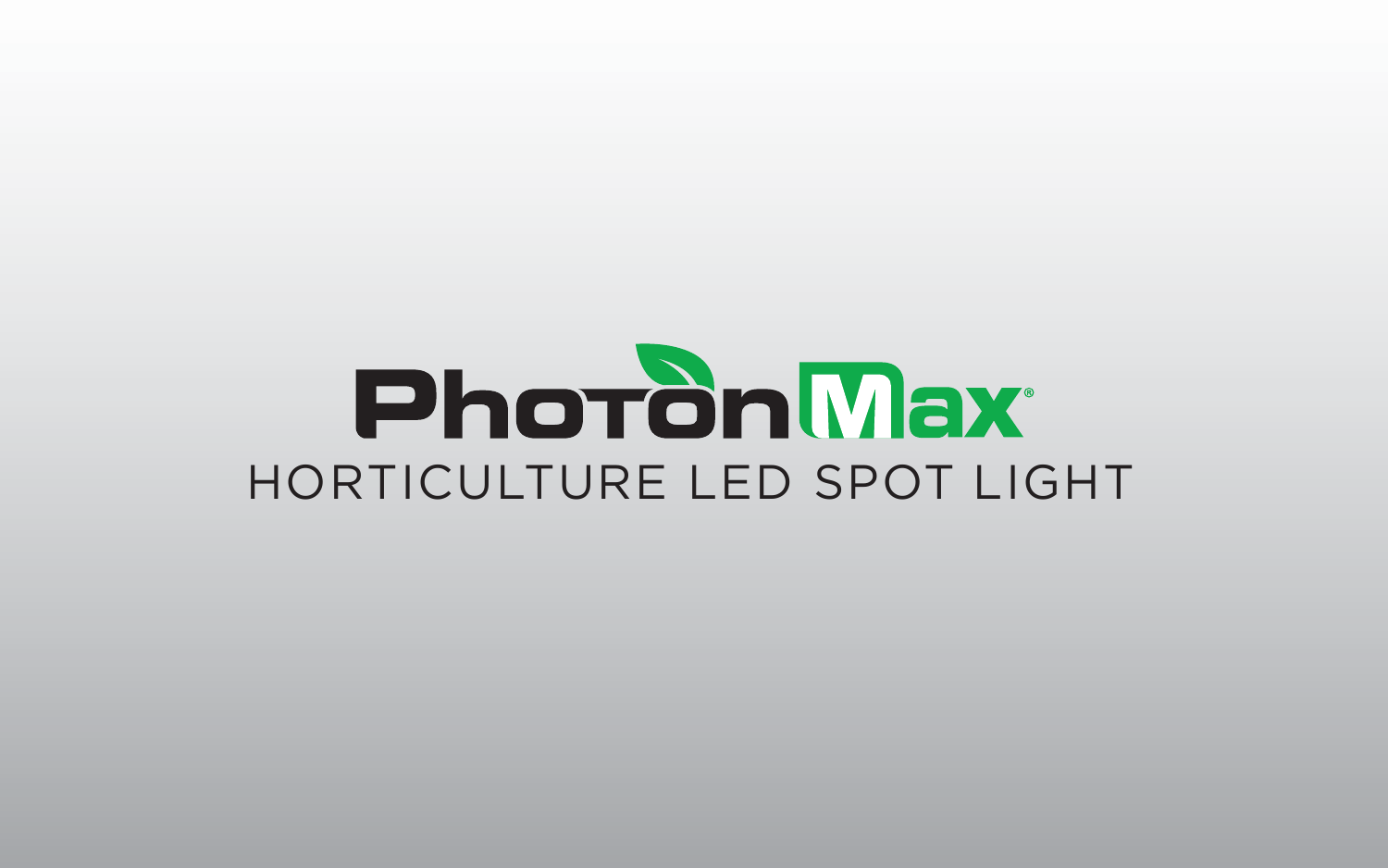# HIGH STANDARDS



■ 1st with DLC Horticulture ■ 1st with UL Performance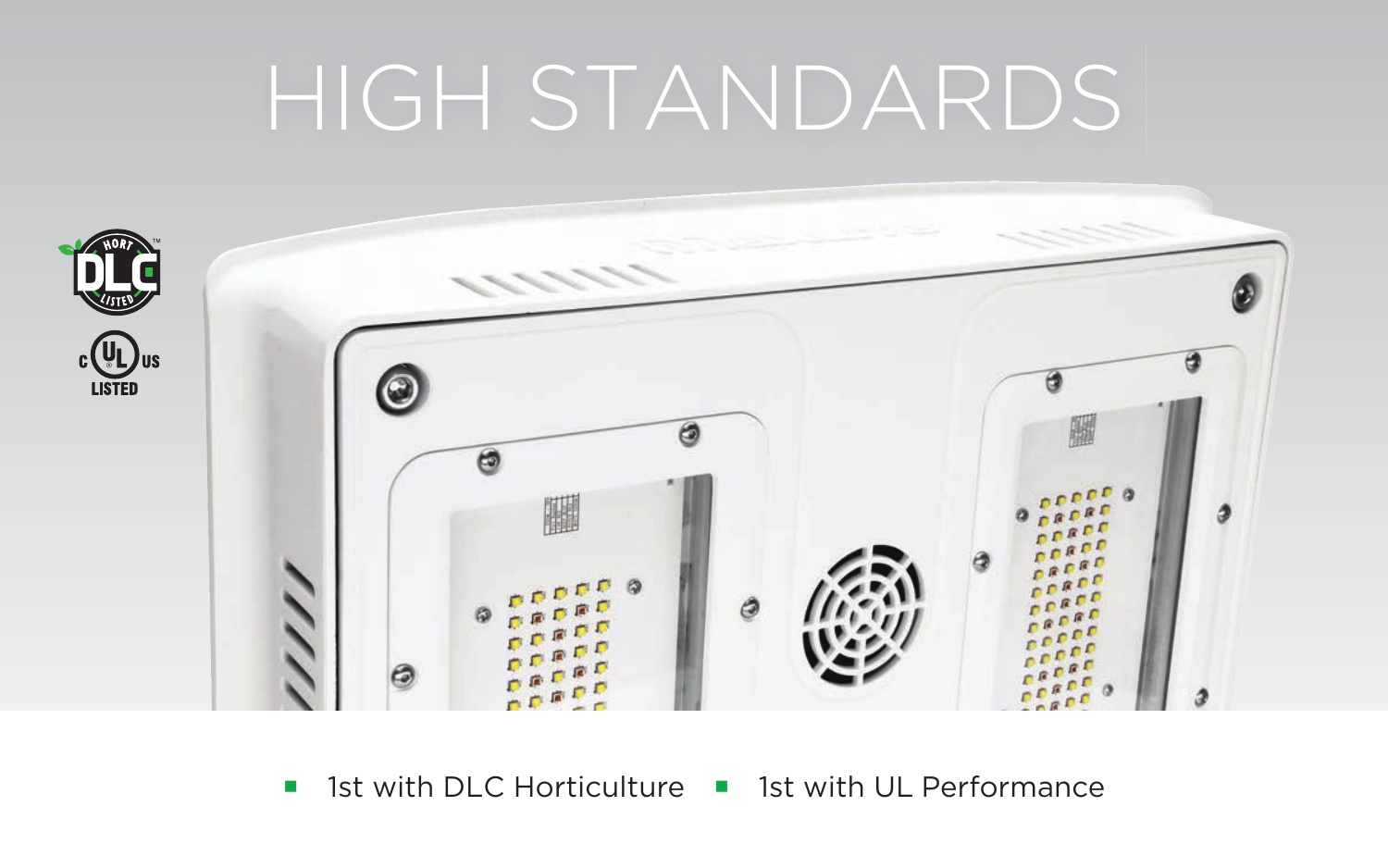## PERFORMANCE



**4** spectrum distributions to choose from **•** High efficiency up to 2.3  $\mu$ mol/J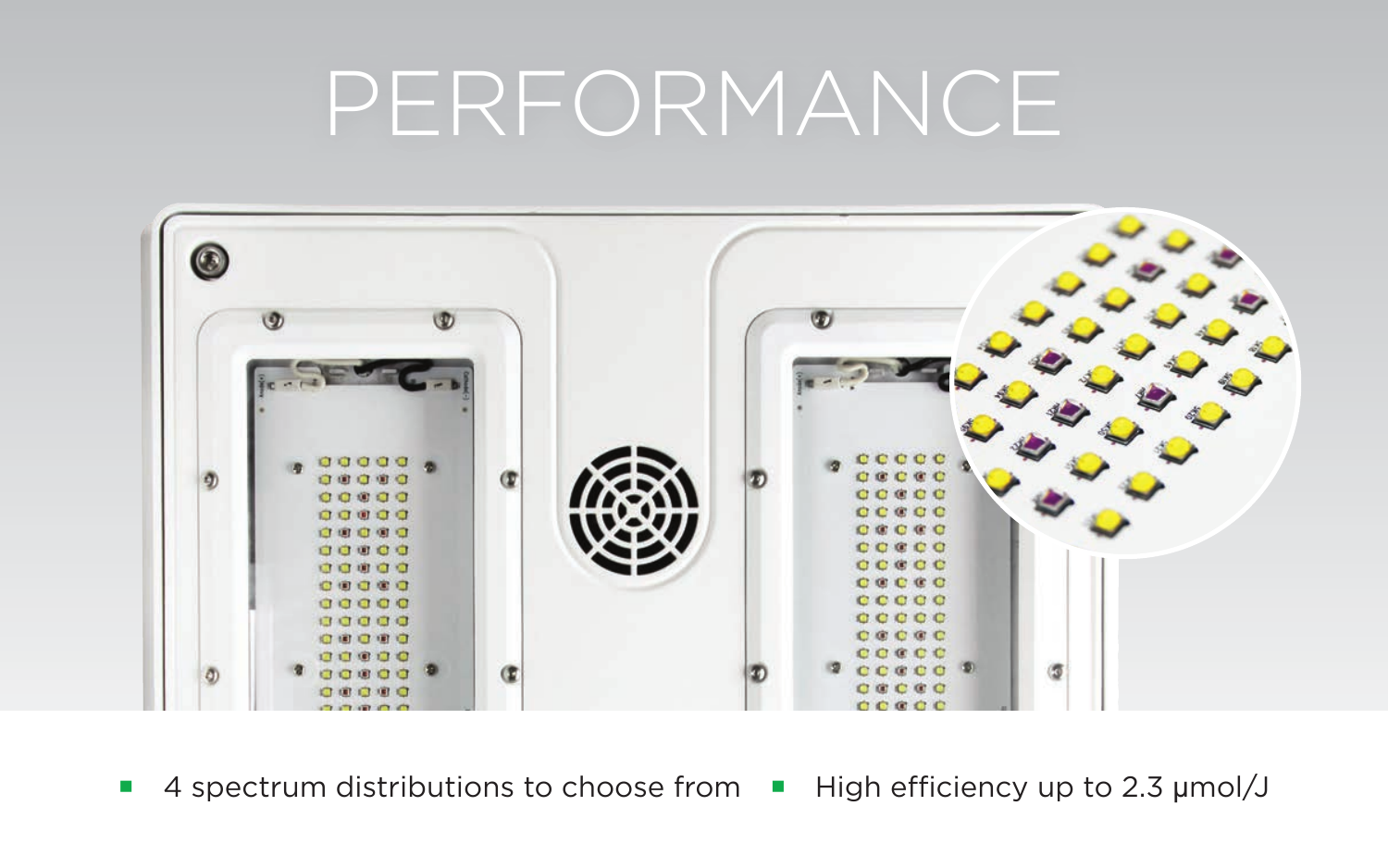# QUALITY



Die cast aluminum housing with a TGIC polyester powder coat

Active thermal management via two cooling fans

Photon Flux Maintenance >Q90 42,000 hours

Tempered Glass Lenses

■ Listed for use in wet locations to UL standards and IP66 rated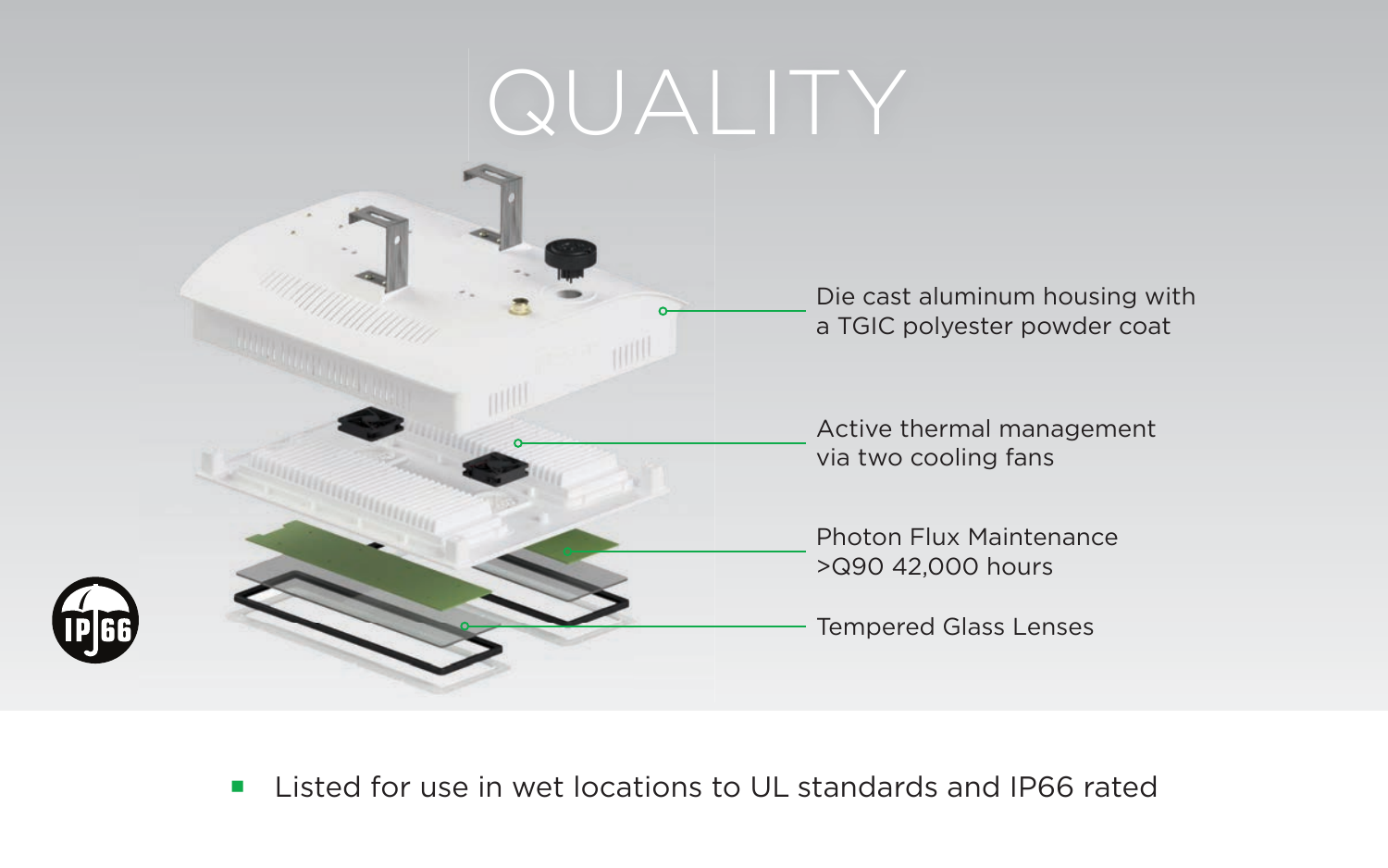

- Designed in the U.S.A. by Horticulture Lighting Engineers
- **•** Specifically designed to optimize LED performance for Horticulture applications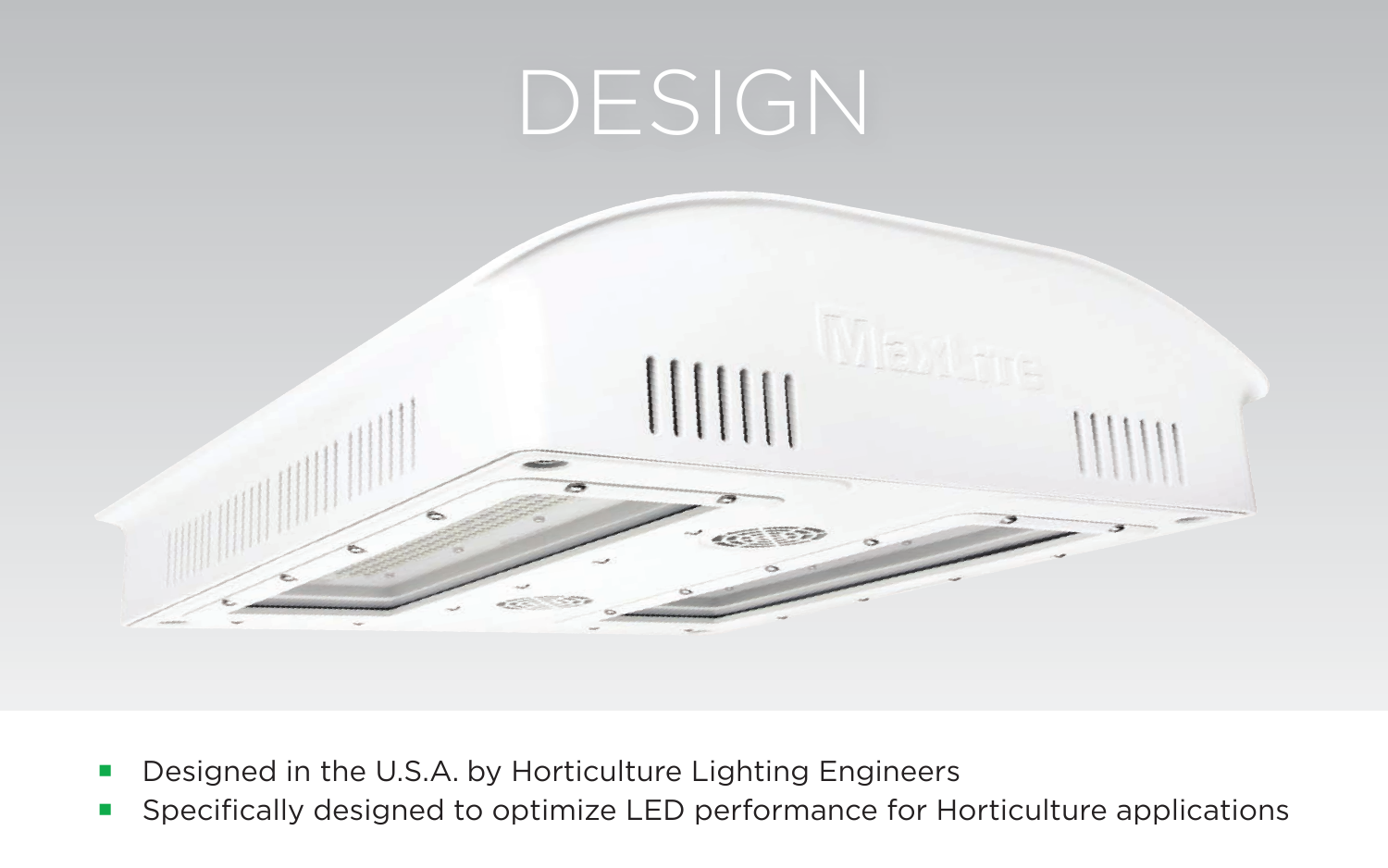### MINIMAL SHADING



- Small footprint & low profile allow for optimal natural light contribution in greenhouses
- One of the smallest fixtures in the industry with only 1,570 cu in.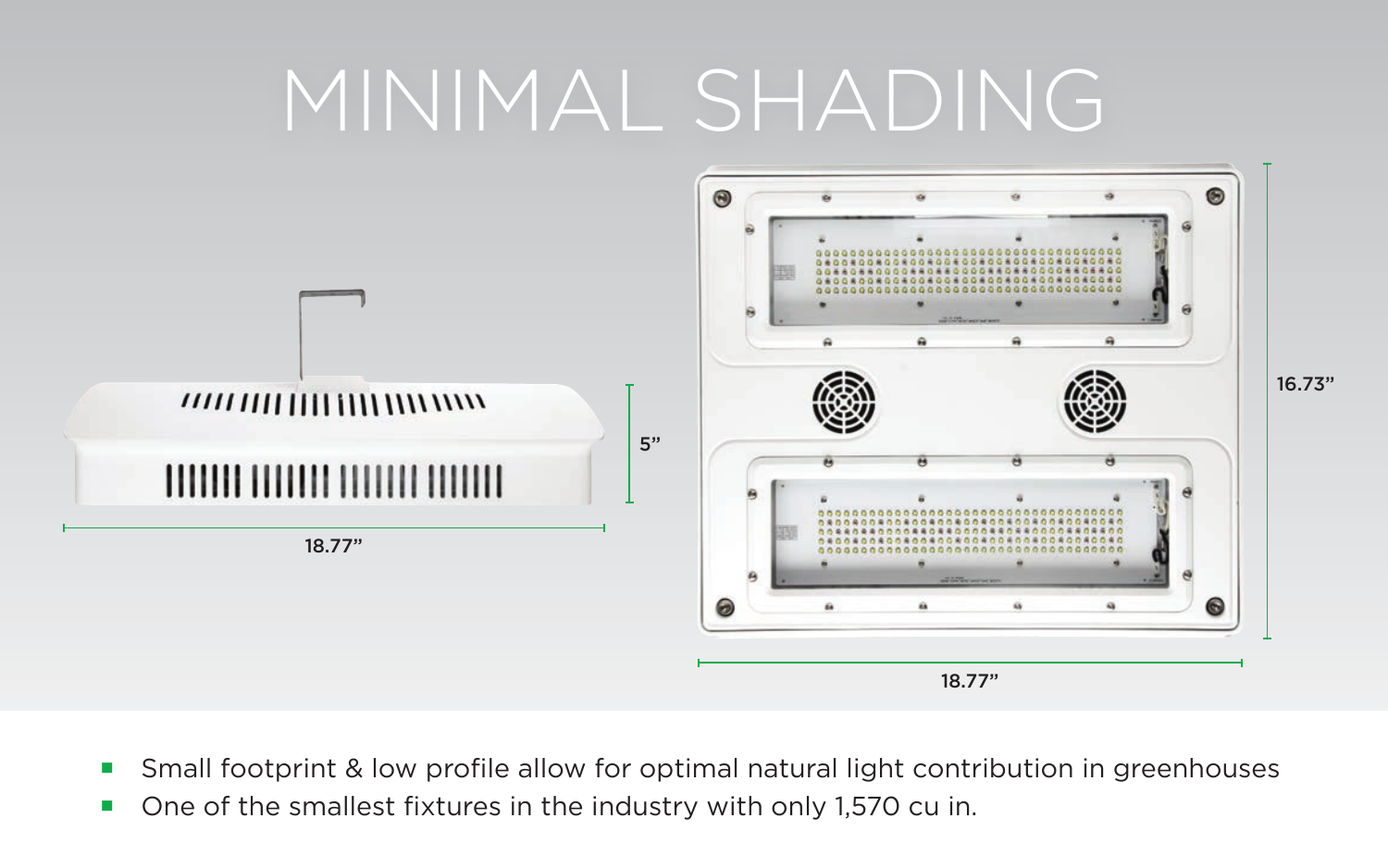# EASY INSTALLATION



- A slim form factor and light weight design offers ease of installation for large scale use with multiple mounting options
- ¡ C-Bracket *(shown above)*
- **Chain**
- Aircraft Cable